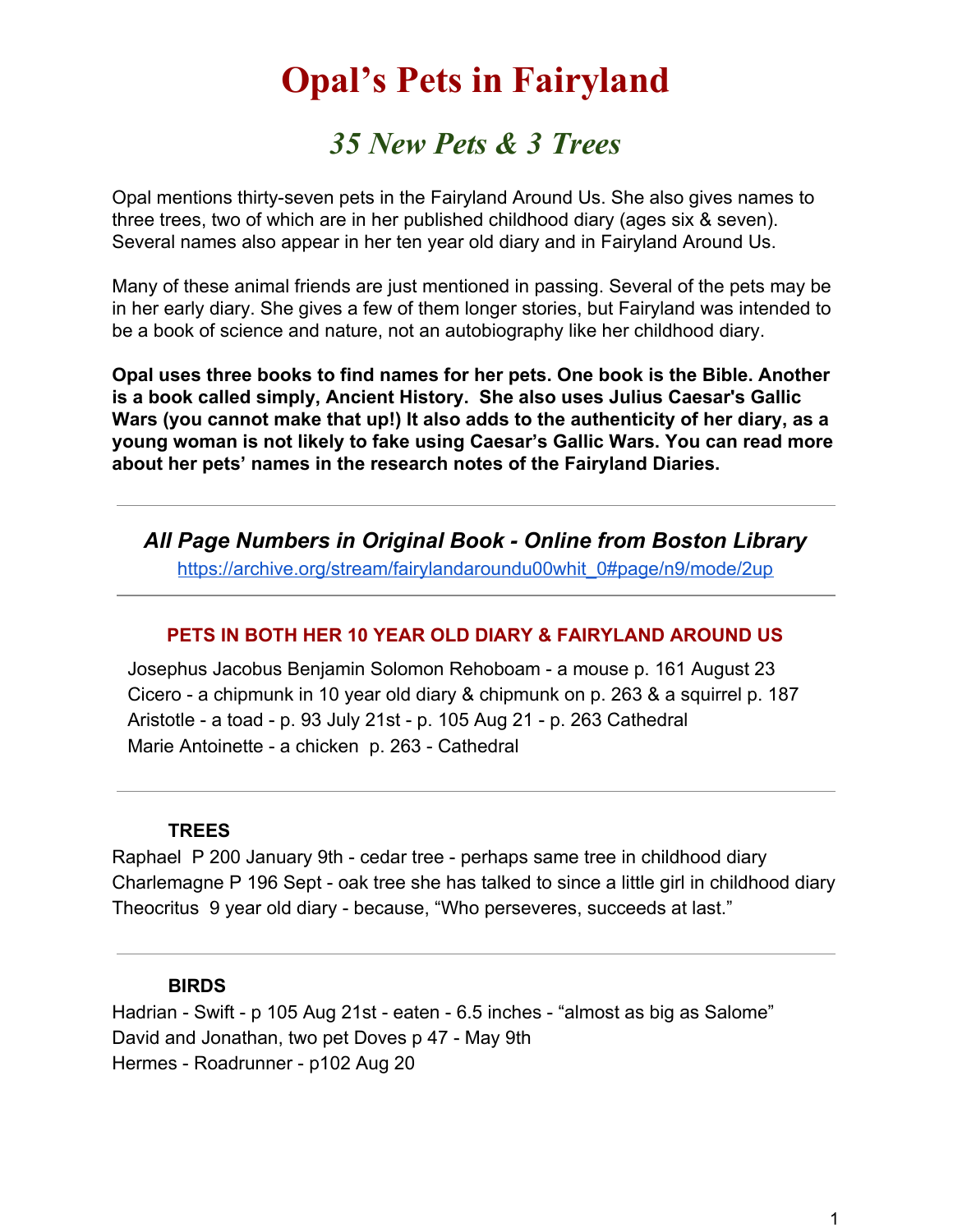#### **DOGS:**

Isaiah March P 44 - (also in childhood diary) Shep May P 57 Rover Dec 23 P 199 - (also may be in childhood diary in taunt by chore boy)

#### **SKUNK(s)**

P 33 - Twilight - Julius Caesar Napoleon Photo of JCN [https://archive.org/stream/fairylandaroundu00whit\\_0#page/170](https://archive.org/stream/fairylandaroundu00whit_0#page/170/mode/2up) P 57 Along the road - Solomon Rheoboam (the pet skunk) (a mouse is also named Josephus Jacobus Benjamin Solomon Rehoboam)

# **MICE**

P. 156 Nakomis, the little field mouse P. 161 Josephus Jacobus Benjamin Solomon Rheoboam p161 August 23 a fat meadow mouse (not nearly so big as his name) - she brings him in the house, like the raccoon! P 187 Fleet-foot - pet White-footed Mouse

# **CHIPMUNKS**

Pandora P 195 Sept. 28th - P 200 January 8th - p 263 Cathedral Cicero - in 10 year old diary - both squirrel on p 187 and a chipmunk FAU p 263 P 187 July 29th - Cathedral p 263 -

# **SQUIRRELS**

January 8 P 201 - Romeo and Juliet July 29 p 187 Pliny photo - p 93 July 29 p 187 Cicero Jackanapes p 192 September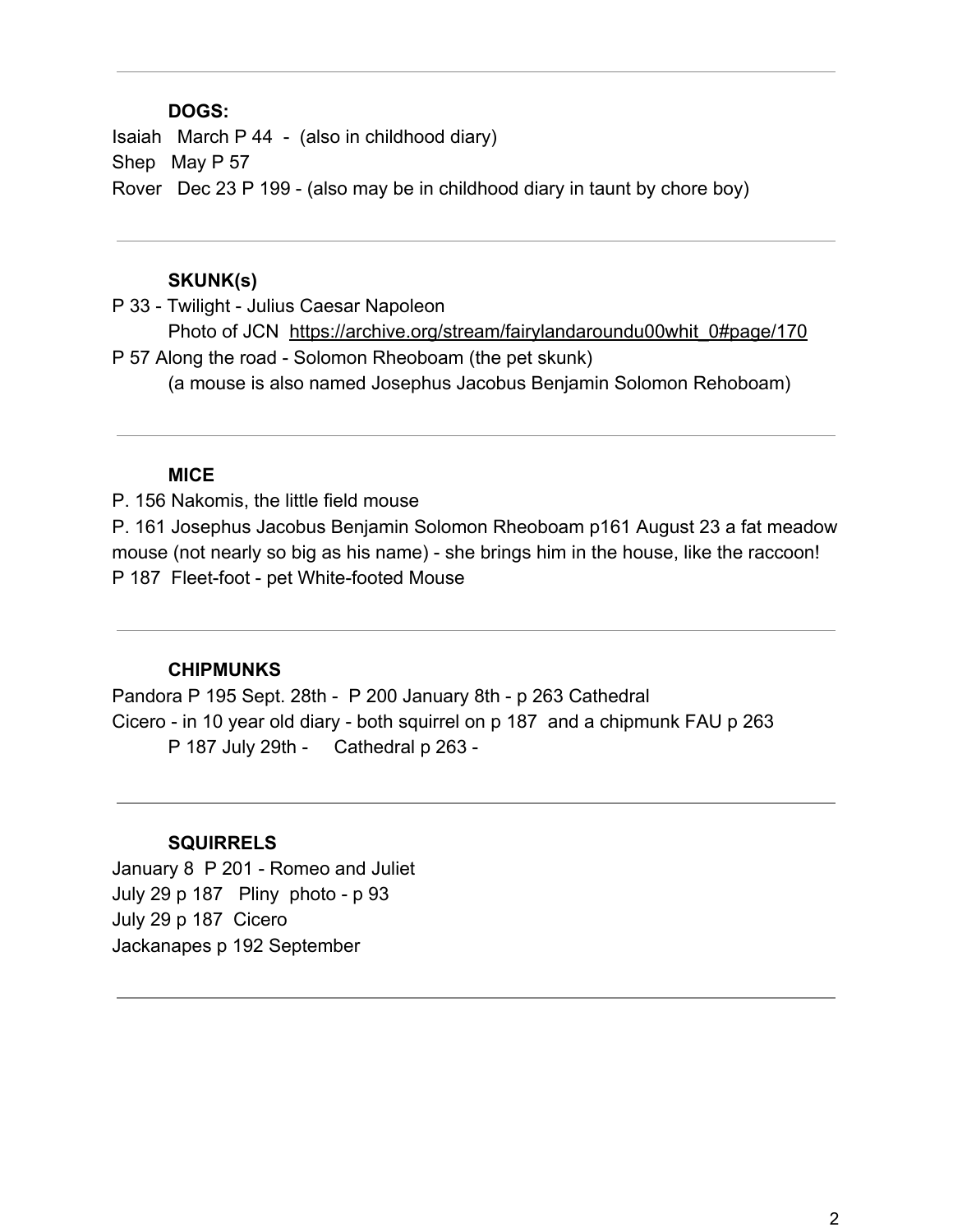#### **COW**

Lily, the Jersey cow Sept 28 p 195 - may be in early childhood diary too - the cow in her early diary is named Elizabeth Barrett Browning. Jersey cows are often brown and Lily is a girl's nickname for Elizabeth.

#### **RACCOON**

Achilles July - P 188 - brings into the house - twice - she gets into trouble with her mother and finds a way to bring the racoon inside

#### **TOADS**

Aristotle - p 93 July 21st - p 105 Aug 21 - P 263 Cathedral Pliny p 93 photo Photo [https://fairylandaroundu00whit\\_0#page/n93](https://archive.org/stream/fairylandaroundu00whit_0#page/n93/mode/2up) Plato P 263 Cathedral Simeon Peter p 79 July 2 (Little James from New York calls him Hippo - p 79 July 2)

# **FROGS**

Belshazzar p 57 May, Heron Town Bufo Boreas July p 91 Rana Aurora July p 71 (that's his scientific name). Sometimes the scientific names o' folks make very suitable everyday names — so I have found.

# **BATS**

p 37 - "Once I had three bats ...Aristotle Plato Pliny" [fairylandpage/36/](https://archive.org/stream/fairylandaroundu00whit_0#page/36/mode/2up) Day 59 JULY 16, 1905 **-** Aristotle dies eating mosquitos in childhood diary

# **CHICKEN**

Marie Antoinette p. 263 - also in 10 year old diary